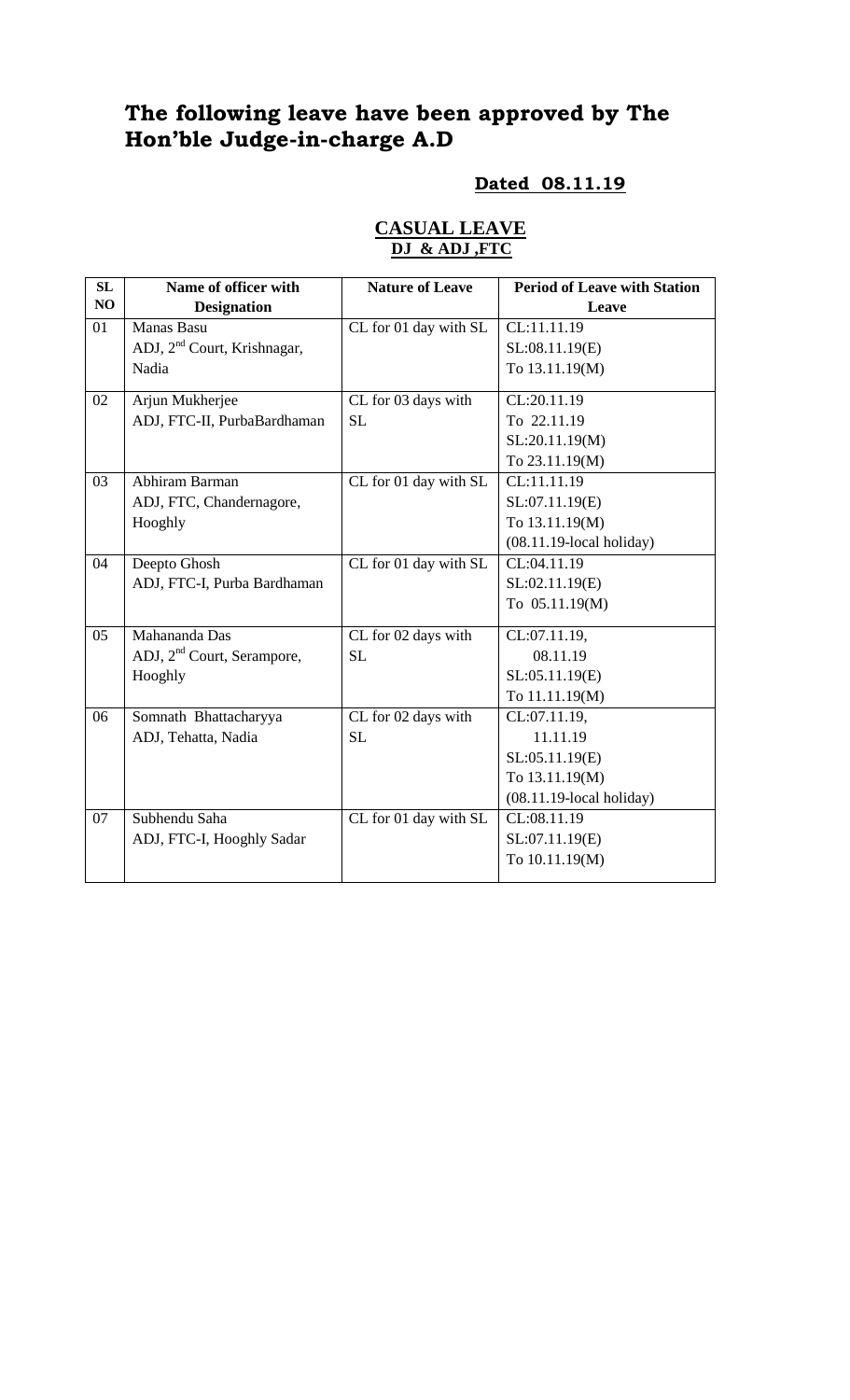| 08 | Asish Gupta                        | CL for 01 day with SL | CL:11.11.19                 |
|----|------------------------------------|-----------------------|-----------------------------|
|    | ADJ, FTC-I, Tamluk, Purba          |                       | SL:11.11.19(M)              |
|    | Medinipur                          |                       | To 13.11.19(M)              |
|    |                                    |                       | $(08.11.19$ -local holiday) |
| 09 | Arun Rai                           | CL for 01 day with SL | CL:13.11.19                 |
|    | ADJ, FTC-I, Howrah                 |                       | SL:08.11.19(E)              |
|    |                                    |                       | To 14.11.19(M)              |
|    |                                    |                       | $(11.11.19$ -local holiday) |
| 10 | Nandadulal Kalapahar               | CL for 01 day with SL | CL:07.11.19                 |
|    | ADJ, Chandernagore, Hooghly        |                       | SL:05.11.19(E)              |
|    |                                    |                       | To 11.11.19(M)              |
| 11 | Narendra Nath Dasgupta             | CL for 02 days with   | CL:25.11.19,                |
|    |                                    | <b>SL</b>             | 26.11.19                    |
|    | ADJ, Alipurduar, Jalpaiguri        |                       |                             |
|    |                                    |                       | SL:22.11.19(E)              |
|    |                                    |                       | To 27.11.19(M)              |
| 12 | Sanjib Dey                         | CL for 02 days        | CL:07.11.19,                |
|    | ADJ, 2 <sup>nd</sup> Court, Howrah |                       | 08.11.19                    |
|    |                                    |                       |                             |
| 13 | Suparna Bandyopadhyay              | CL for 03 days with   | CL:20.11.19                 |
|    | ADJ, FTC-I, Alipurduar, Jalpaiguri | <b>SL</b>             | To 22.11.19                 |
|    |                                    |                       | SL:19.11.19(E)              |
|    |                                    |                       | To 24.11.19(E)              |
| 14 | Partha Sarathi Sen                 | CL for 01 day with SL | CL:11.11.19                 |
|    | DJ, Purba Medinipur                |                       | SL:09.11.19(E)              |
|    |                                    |                       | To 13.11.19(M)              |
|    |                                    |                       |                             |

## Submitted

Sd/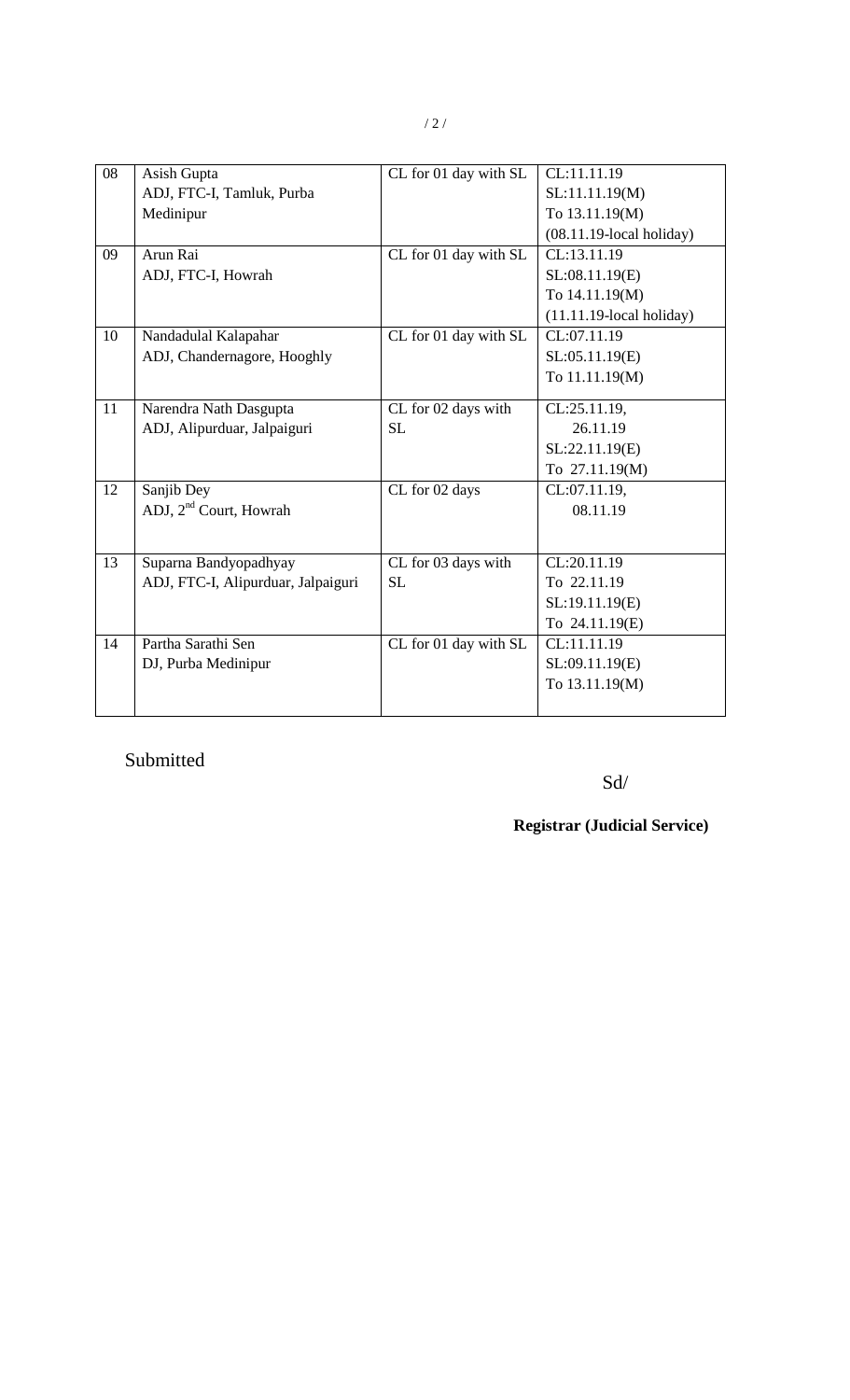# **The following leave have been approved by The Hon'ble Judge-in-charge A.D**

#### **Dated 08.11.19**

#### **CASUAL LEAVE DJ & ADJ ,FTC**

| <b>SL</b> | Name of officer with                      | <b>Nature of Leave</b> | <b>Period of Leave with Station</b> |
|-----------|-------------------------------------------|------------------------|-------------------------------------|
| NO        | <b>Designation</b>                        |                        | Leave                               |
| 01        | S. M. Tripathi                            | CL for 01 day          | CL:02.11.19                         |
|           | Judge, Bench-I, City Sessions             |                        |                                     |
|           | Court, Calcutta                           |                        |                                     |
| 02        | Haradhan Mukhopadhyay                     | CL for 01 day with SL  | CL:01.11.19                         |
|           | ADJ, FTC-II, Contai, Purba                |                        | SL:31.10.19(E)                      |
|           | Medinipur                                 |                        | To $02.11.19(M)$                    |
|           |                                           |                        |                                     |
| 03        | Smita Gaurisaria                          | CL for 01 day with SL  | CL:02.11.19                         |
|           | ADJ, 1 <sup>st</sup> Court, Tamluk, Purba |                        | SL:01.11.19(E)                      |
|           | Medinipur                                 |                        | To 04.11.19(M)                      |
|           |                                           |                        |                                     |
| 04        | Apurba Kumar Ghosh                        | CL for 01 day with SL  | CL:02.11.19                         |
|           | ADJ, FTC-II, Tamluk, Purba                |                        | SL:01.11.19(E)                      |
|           | Medinipur                                 |                        | To 03.11.19(E)                      |
|           |                                           |                        |                                     |

Submitted

Sd/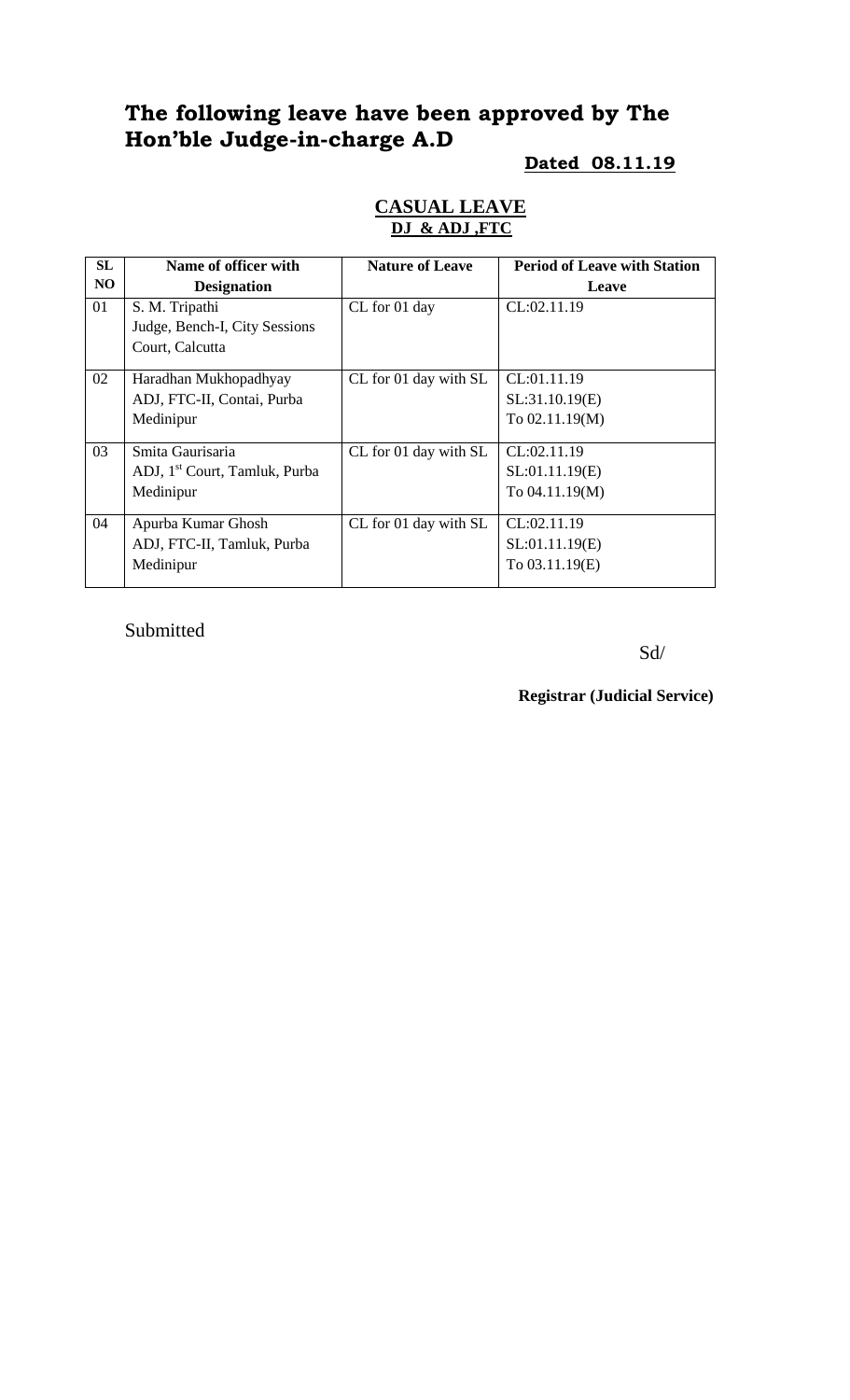## **The following leave have been approved by the Hon'ble Judge-in-Charge A.D.**

#### **Dated : 08.11.2019**

## **ADJ, FTC / CJ(SD),**

| SL<br>NO | Name of officer with<br><b>Designation</b>                                                 | <b>Nature of Leave</b>   | <b>Period of Leave with Station Leave</b> |
|----------|--------------------------------------------------------------------------------------------|--------------------------|-------------------------------------------|
|          | Sri Satyajit Maity<br>Registrar, District<br>Judge's Court, Barasat<br>,North 24 Parganas, | Earned Leave for 05 days | From 09.12.2019 to 13.12.2019             |

|                 | JM                                                 |                          |                                           |  |
|-----------------|----------------------------------------------------|--------------------------|-------------------------------------------|--|
| <b>SL</b><br>NO | Name of officer with<br><b>Designation</b>         | <b>Nature of Leave</b>   | <b>Period of Leave with Station Leave</b> |  |
| $\overline{2}$  | Smt. Nita Sarkar<br>JM, Haldia, Purba<br>Medinipur | Earned Leave for 05 days | From 18.11.2019 to 22.11.2019             |  |

Submitted Sd/-